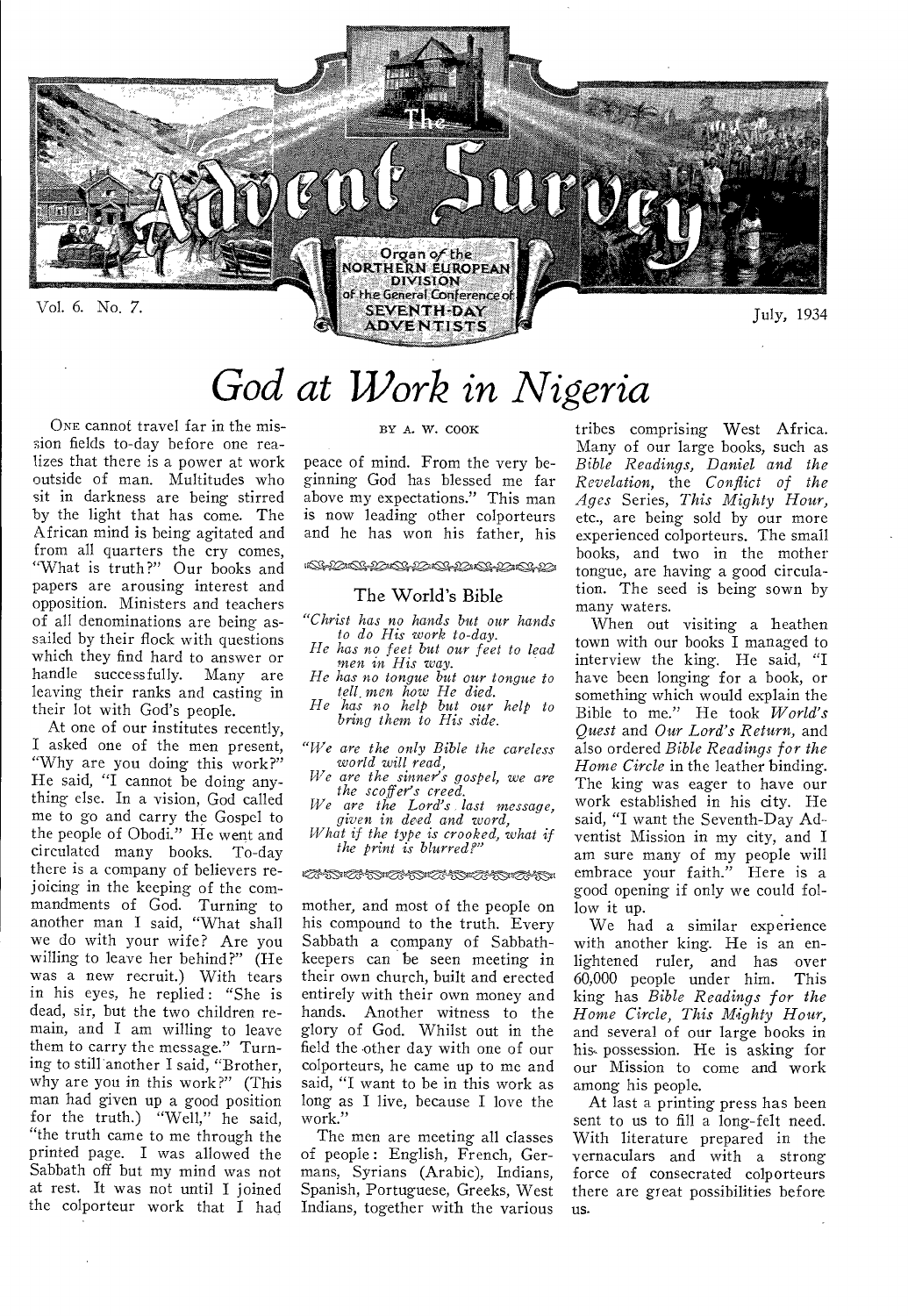### *The Camp Meeting at Aba*

### BY W. T. B. HYDE

IT was Sabbath morning and we were gathered in the annual camp meeting at Aba in Southeast Nigeria. There were nearly 2,500 people in attendance. For some of us from the Yoruba side it was a new and thrilling experience. We had arrived for our Union meetings earlier in the week and had found the boys busy stitching together mats into long rolls, while others were bringing in poles and cutting them to the right length. The poles were then stuck into the ground and cross-bars of bamboo-palm tied on. When the mats were unrolled on the top there was a huge booth with a roof that did not absorb the sound nearly as much as a palm-branch roof would have done.

The roll call of churches was enjoyed by all. It was an inspiration to see the representatives of the many churches and companies stand up as their church was called. Many new names appeared for the first time and were welcomed with joy and when, finally, one man responded for a town on the other side of the Niger, over one hundred miles away, there was a spontaneous burst of clapping.

All listened attentively to the

various speakers, being particularly pleased to hear Elder Nord speaking of the progress that the Advent message is making in the earth. The singing was led by a brass band composed of both Europeans and Africans. Specially hearty was the singing of the hymns and choruses written by Pastor L. Edmonds for the occasion. A very pleasant memory that lingers in the mind is of that great audience quietly singing a sweet chorus to the slow beat of the drum as they filed out of the booth in orderly rows.

On the Sunday morning, after an examination of the candidates, we all marched down to a beautiful stream. Here, amid great rejoicing, one hundred and fortyfour men and women, boys and girls, were buried with their Lord in baptism. We were especially pleased to see a number of elderly women among the candidates.

As the sun was sinking that evening, we closed the last service of the camp meeting and the people from each district, with their banners waving over their heads, sang joyful songs as they marched away, determined to bring many to Jesus before they all meet again.

## *Our "Sick Village" in Nigeria*

### BY J. J. HYDE

WE are very thankful that we were permitted to open our work here on a strong medical foundation. Mrs. Hyde finds her nursing skill taxed to its utmost to cope with the cases that come to her.

Our people are either primitive pagans or Mohammedan Hausas and Fulanis. They all are very shy people; on the one hand because of their retiring disposition, and on the other because of their dislike for Christianity. Under such circumstances the medical side of our work proves to be invaluable.

We are in a district in which the population is widely scattered and ten houses at once is somewhat remarkable.

We have here a permanent dispensary building containing a large waiting-room (but it is much too small), a wet-dressing room for sores and ulcers, another room for examination and dry-dressings, and a medical store. In addition, we have a small village built in the native style with mud and thatch, though having cement floors. Here we have a population of from sixty to seventy people, patients and those looking after them. Each person stays an average period of three weeks. By that time they are on the most friendly terms with us whether they are pagan s, Fulanis, or Hausas.

Every three weeks a new group of sixty or seventy men, women, boys, girls, and children comes to us and stays with us for a three weeks' course—a medical, spiritual, and, (especially for the children) soon, a mental course. Here we have them long enough to teach them something worth while, and here we can get close enough to them to begin to know and understand them.

Every morning our patients and their friends gather for worship and each evening is passed in singing hymns. Friday quite definitely is *preparation day.* On Sabbath morning they are cleaned and polished (literally) and the ladies are complete with a clean dress of freshly-picked leaves. And how they sing ! We have an average attendance on the Sabbath morning of eighty-six, and of sixty-seven in the afternoon. Assuredly a new interest has come into their lives.

Our dispensary is not a pleasant place to be in during its working hours and strong people turn away sickened by the sights and smells to be seen and "heard" (as the African says) there. But our patients make wonderful recoveries, to the truth of which assertion our increasing numbers testify. But what of those we turn away ! Often they are those who above all others most need help. But we are not equipped to give it. If only a doctor were here! With a few wards built of mud and thatch even, and a surgeon's skill, these poor souls could be helped, and our attendances would go leaping up.

Our station is of peculiar importance. It stands on the edge of Hausa-land, that large stretch of country which, with adjoining provinces, is wellnigh closed to missions. It is our first and only Hausaspeaking station. Hausa is understood and spoken over a large section of Northern Africa and by millions of people. Hausa-speaking converts from this station, may, in the providence of God, help to finish the work over a large part of the world-field. Normally this would be but a faint hope, for Mohammedan peoples are very slow to leave their faith. But these are not normal times. So, though our patients already come from miles around, our eyes look even beyond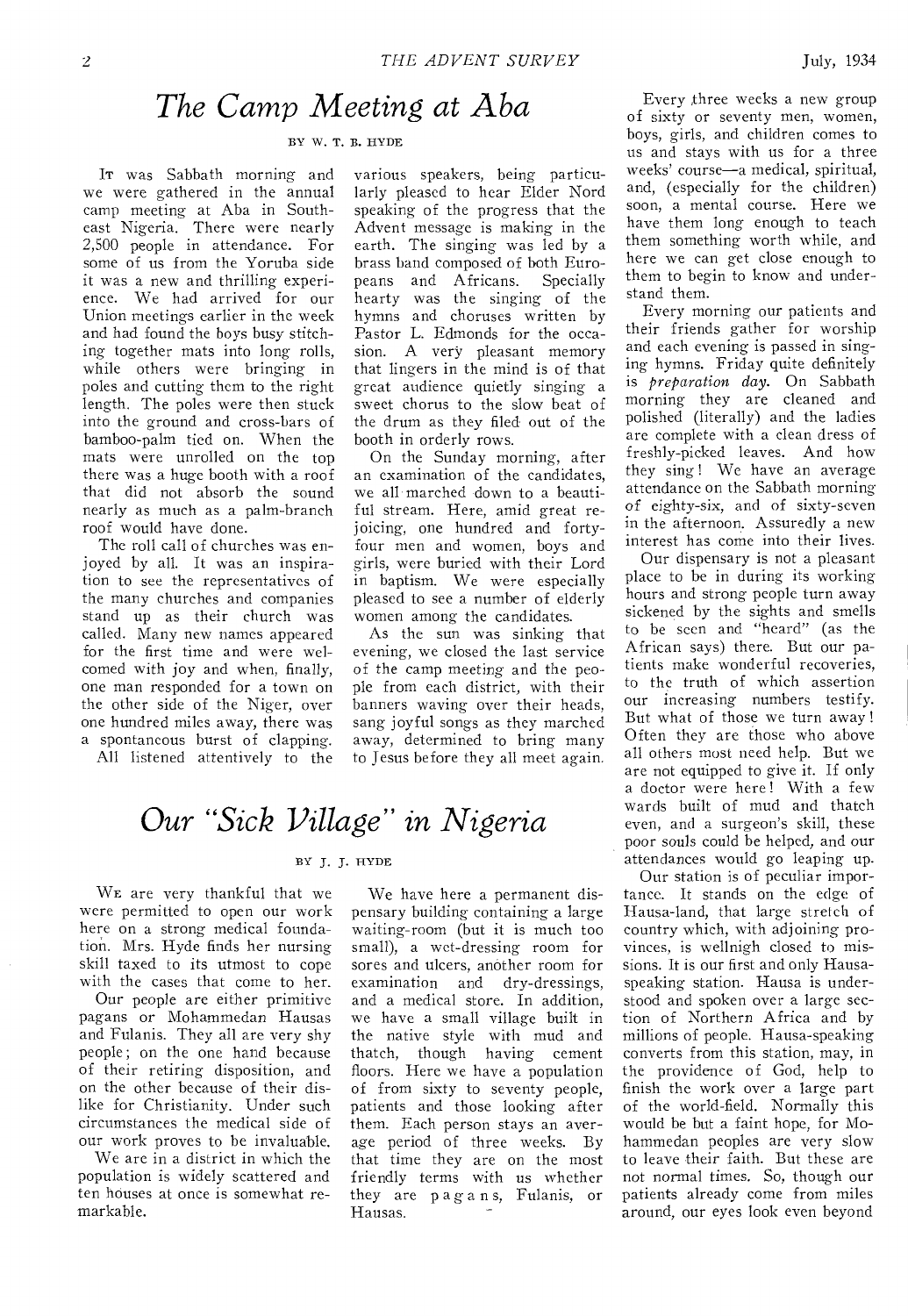those miles to the millions of Hausas, Fulanis, Beri-beris, and others who are Mohammedans, and who certainly must hear the "good news" before Jesus can come.

Success in Jengre may and can mean the opening up of the North African Hinterland. Will you remember us in your prayers?

These are the vital facts lying behind our 4,391 treatments in the

# *A Newcomer in Nigeria*

### BY M. WHAR R TE

MILLIONS and millions ! This is the first impression I got in Lagos, the port of entry into the country. The shops are not shops at all to the western mind, they resemble warehouses—large buildings, built for airiness and protection from the sun, with no time wasted on<br>architecture. The streets are The streets are thronged everywhere with Africans. Dark skins and lighter ones; smartly dressed; over dressed; simply dressed, and with little dress on at all. Pushing and jostling; yelling and screaming; or standing about talking interminably. Again vacantly gazing at nothing in particular, not caring how time slips away. On the roads into the interior, crowds walking, others riding cycles with loads on their backs, motor-lorries packed with humanity, fuller than safety warrants, and motor-cars owned and driven by Africans. It is indeed the "black man's country."

Nigeria has a population of over twenty-two million ranging from highly educated people—Oxford and Cambridge degrees are frequent—to the lowest type of humanity.

The roads are good for travel and the tropical growth is prolific. Some of the scenery is magnificent. Animal life seems to be scarce.

The Nigerian's taste in architecture is varied. Modern bungalows of western design grace the large cities; Ibadan has a marvellous structure in its Council Hall. But almost facing these works of art are mud huts with corrugated iron roofs, and out in the country huts of mud, grass, and reeds are seen in varying formation according to the tribal area one is passing through.

first quarter of this year, given to 205 persons, who together paid £5. 3s. 6d. for their treatments. The Government made the sickvillage for us and has this year supplied us with medical materials to the value of £3. 10s. Od. From other European friends also £6. 13s. Od. has been received in the past three months to help in this work.

The humidity of the atmosphere is most marked and makes exertion something to be avoided, as perspiration oozes alarmingly on the slightest provocation.

There is a very sparse white population because of the enervating climate; but there are many tribes and many languages among the Africans. This adds to the difficulty of the work.

In spite of the fact that malaria is prevalent everywhere few of the houses are mosquito screened, and glass windows are rarely seen. All the white folk take quinine daily.

The credit system of payment is a curse to this part of Africa. Most of the black people have a debt, and if they have not then their relatives and friends will soon see that they are abused into getting into debt, for a feast must be given for every occasion—births, deaths, and marriages.

We are but eight paid white workers, with six hard-working wives to augment materially our small force, and, we have a work to do among many who cannot even read or write and have no earthly possessions.

The fervent prayer of a righteous man availeth much, and so will come to us the power to lift Him up, Who draws all men to Himself.

## *Concise and Cheering Reports*

### BY L. H. CHRISTIAN

THE annual meeting of the East African Union Committee convened at Nakuru, Kenya, on February 5, 1934. There were present : S. G. Maxwell, C. V. Anderson, Miss G. Clarke, F. H. Thomas, W. W. Armstrong, G. Lewis, A. W. Allen, G. A. S. Madgwick, E. R. Warland, A. F. Bull, and R. A. Carey. After the opening prayer, each institutional or departmental leader and mission superintendent gave a statement of the progress of the work for the past year, as follows :

"Dr. Madgwick gave an interesting report on the work done at Kendu Hospital. He particularly mentioned the good work done in the dispensaries and the progress made in the training of African nurses for the maternity ward. He further stated that fees from outpatients had come up to expectations and more patients were coming for treatment than ever before, especially for operations. Dr. Madgwick emphasized the good work done by the European nurses in visiting the women in the surrounding districts.

"Brother Carey, the manager of the Advent Press, gave us a very clear explanation of his balance sheet, from which we understood a good profit had been made on the year's work.

"The report on the colporteur work was given by Brother Allen. He also reported a gain in the literature sales of the African colporteurs, also in his own work among the Europeans. Brother Allen also related the interest taken in world problems among the European settlers and the requests for him to hold meetings among them.

"Brother Warland reported on his visits to the sector schools, the difficulties experienced by Miss Raitt in the combined Girls' School and the encouraging work done by teachers and evangelists in training. He spoke very optimistically of the new Boys' School under the leadership of Brother Hyde, and how the teachers in the Training School appreciated the services of Miss Schuil.

"In the South-west Kenya field, Brother Bull related the progress made in the Sabbath-schools. He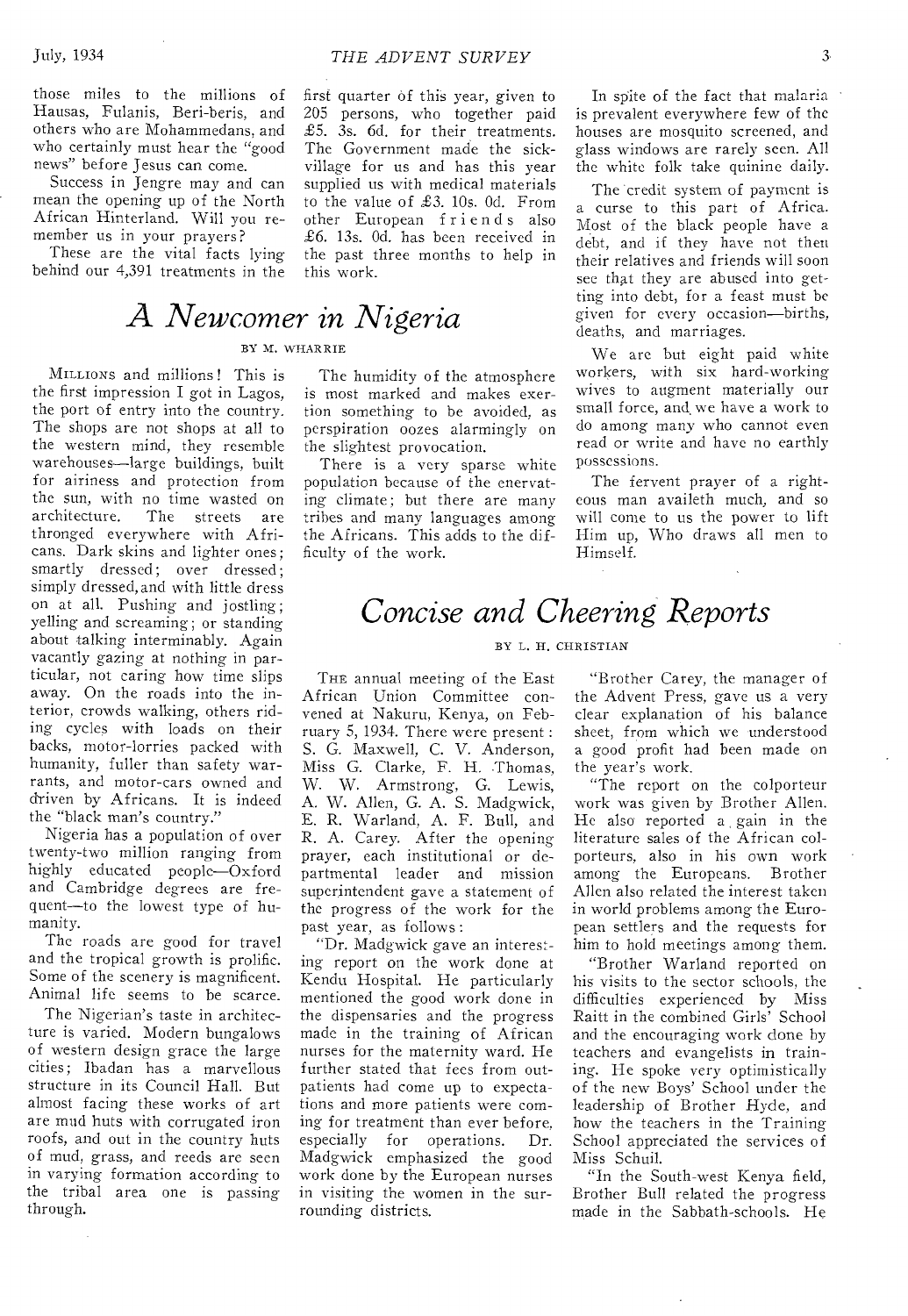had very encouraging news in connection with the offerings in the field. These had increased by 31.5 per cent, which meant that the Luo field had been 75 per cent selfsupporting in 1933 instead of 60 per cent, which was the goal set. The desire on the part of the laymen to do *aggressive* missionary work was also encouraging.

"There was definite progress made in the three territories which come under the South Kenya field, under the leadership of Brother Lewis. He told of the new opening in the Masai country and also of the splendid way in which the Kisii field had responded to the Self-Support Scheme, having reached 75 per cent in 1933. There had not been any cutting down in the work, in fact, there was an increase. Brother Lewis said there were fewer apostasies than in previous years and he looked forward to still greater advancement in 1934.

"Brother Armstrong reported on the new work in the Central Kenya field. He said that he was certain that the Lord had led them to the purchase of the property now known as Karura Mission. While there were all the usual preliminaries to be done in the opening up of a new work, he said there was a decided interest in the Sabbathschool; the Kikuyu women were becoming interested; and he was now holding a baptismal class and

daily Bible classes.<br>The North-wo North-west field was spoken for by Brother Maxwell. Although there is no European worker located in the district definitely to look after this interest there were now three Sabbathschools, and although there were<br>only ten churchmembers. 300 only ten churchmembers, shillings had been gathered in as offerings and a baptismal class already established.

"Brother Maxwell also told us of the opening of the new Coastal Mission. He gave us a brief review of the territory and spoke of the possibilities in that field. He was confident that the opening that had been obtained was providential."

These brief, pointed reports all testify to a sturdy, steady progress in every activity and field of the East African Union.

SOMEWHERE about half-way between great Lake Victoria and her smaller brother Albert, on the slopes of one of the innumerable hills of western Uganda lies Nchwanga Mission, overlooking belts of forest and papyrus, beyond which undulating country covered with elephant-grass is succeeded by ranges of rocky hills cropping up one behind the other. On a clear evening the snowcapped peaks of the Mountains of the Moon looming on the horizon complete the picture.

Nchwanga, formerly a coffee estate, was the starting point for our missionary activities in Uganda. Besides being a basis of evangelistic work in this part of the field it is now the educational centre of the Upper Nile Union Mission. Its situation is fairly healthy for a tropical country, but far out of the way, there being 120 miles between it and the nearest railway station and medical help. There is a large, cool European dwelling-house; but it is badly infested with white ants that have a ravenous appetite for anything from my wife's curtains to the mission account books.

The work in the immediate vicinity of Nchwanga has never looked very promising. We have visited the few scattered huts over and over again; but as we are in the midst of three strongly Catholic counties we have met with much opposition, not only from priests, but also from native government chiefs who have taken advantage of people's ignorance of the law to threaten them away from our mission. There are thirty churchmembers here at the station, and almost the same number attend the baptismal classes.

At present we have two outschools about forty miles to the west and north-west of Nchwanga respectively. Cranmer Namaswala, our teacher-evangelist at Rwega, one of these places, is a dauntless and untiring preacher. He takes his stand in the market-place, Bible in hand, and proclaims his message in a loud voice. In such places he soon has great crowds around him. Some time ago a man knocked the Bible out of his hands and slapped him in the face, But little incidents like that do not keep

# The Nchwan

B.



*Workers* and laymember

Cranmer at home. When I visited him in March he told me the following story. One day when he was out selling magazines he came to talk to somebody in the open road not far from the Catholic Church. Shortly after a priest with a number of readers came towards him. The priest was greatly annoyed because he had seen a man entering the church with our magazine in his hand. First he began pushing Cranmer violently along the road, the latter offering no resistance. This evidently exasperated the priest, for all of a sudden he took to beating Cranmer with his walking-stick telling his readers to do the same. Cranmer did not retaliate; but in as calm a voice as possible he asked the priest whether in carrying on like that he thought he was employing Jesus' method of converting sinners. Just then some wayfarers came in sight, and the priest now shouted to his readers to stop beating, as though he had come to intervene. Then he walked off a little realizing that he had defeated his own ends, for people now became anxious to know more about the religion of a man who was willing to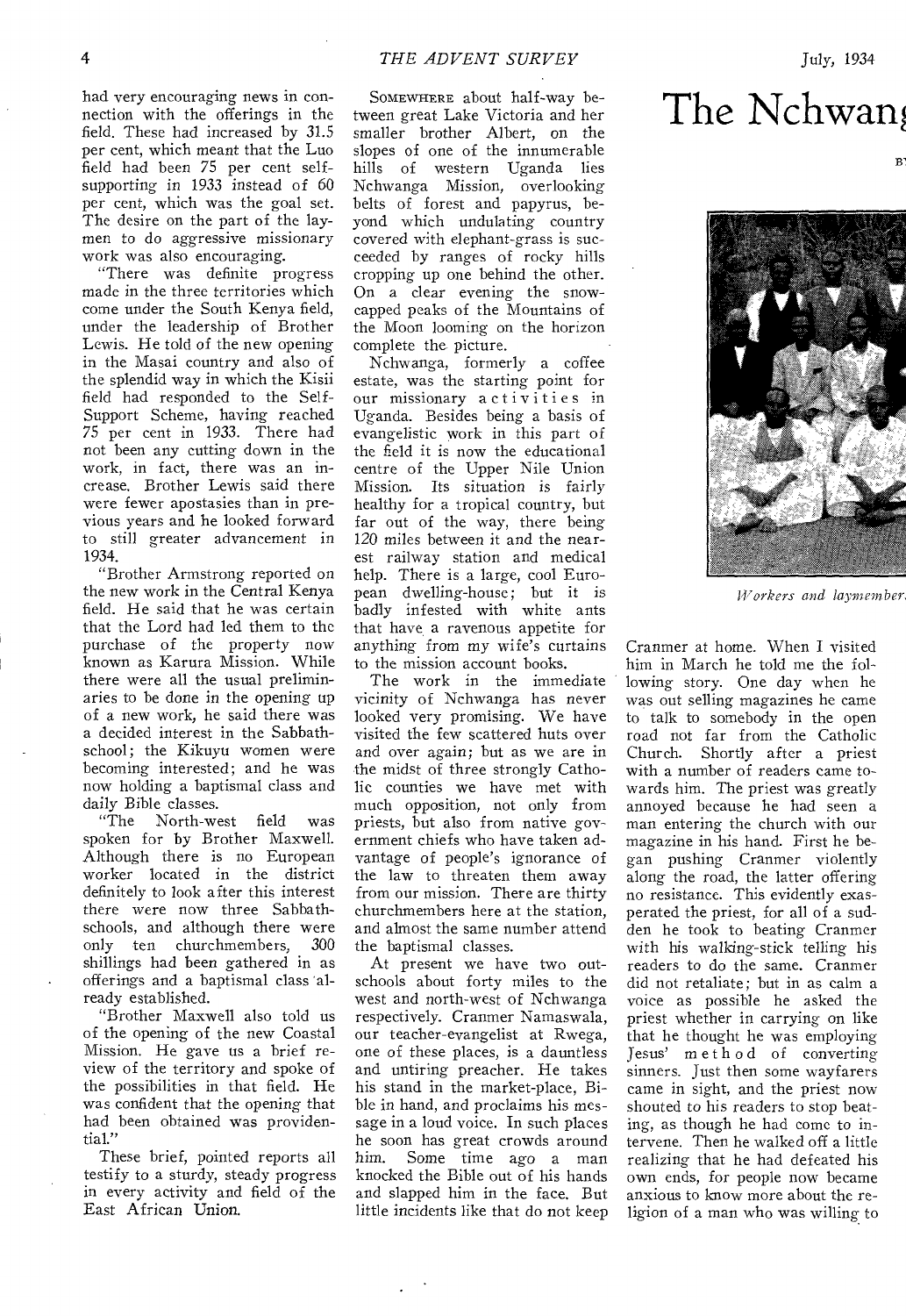# ssion, Uganda

EN



*7terial Institute in Uganda.* 

be beaten for the sake of his religion and did not strike back.

At Bugwala, our other outschool, Festo Kawesa is working faithfully, fighting against indifference and confirmed habits. There heathenism seems to be more prevalent than Catholicism. Both Cranmer and Festo have now bought themselves bicycles to enable them to get farther afield.

Mubende, sixteen miles south of Nchwanga, is the administrative centre of this district. Last year Simeoni Golola, our district evangelist, began visiting Yafesi Kyahangire, the C.M.S. evangelist there, interesting him in our faith. He studied it carefully, and when he was fully convinced of the truth he began proclaiming our doctrines one by one in his, Sunday sermons in the C.M.S. church. After having presented the Sabbath question he courageously announced a meeting to be held in the church on the following Sabbath. Twelve turned up. A few days later he and Yekoyada, a young teacher working under him, were called to account for their attitude before the C.M.S. church council. Yafesi read to them a

statement quoting the Bible freely and showing that he had based his preaching on that Book only. The council, however, came to the conclusion that he had been teaching what was neither endorsed by the prayer book nor sanctioned by the bishop, and on that ground he and Yekoyada were both discharged from their work and excluded from the C.M.S. church. This also meant that on the following day he, his wife, and little girl, and Yekoyada were put out of their houses and left in the road without food, shelter, or a salary. Fortunately Yafesi was known as a good Christian and had friends who were willing to help him until he could build himself a house and his wife hoe a garden. Although we have not yet baptized him or employed him in our work, he is spending most of his time telling others about the precious truth he has found. The young teacher has entered our school here as a pupil.

The various phases of our educational work need a chapter of their own.

In conclusion let me state that while we are working to increase our membership we are at the same time trying to help our Christians in becoming more so. Here at Nchwanga we seek to inculcate in our villages some principles of better living. Several families had very poor houses. So new plots

were allotted to them and they were instructed how and helped to build strong, sanitary houses. Two of those houses are now almost finished, and two more are well under way. In our feeble way we try to teach the natives that love is more than just a matter of reciprocity. But this teaching must be practical. Long sermons avail little in Africa. It is unselfish love, Christianity put into action, that counts.

Success in missionary work—I refer to results in quality more than to those in quantity—is proportionate to the way in which the missionary relates himself to the people among whom he lives. *Just*  as Christ came down to this earth to save humanity, so the missionary must get down to the African native in order to lift him to the higher plane of Christianity. But this "getting down" constitutes more than many think. Above all the missionary must realize that the African is of one flesh and of one blood with himself. When that is clear there is little difficulty about seeing the necessity of learning their language, understanding their customs and beliefs, and adopting their modes of thinking —in short, one must, as someone has expressed it; learn to "think black." It is the results of this personal intercourse with the African that bring true joy in missionary service.

# *Uganda A Land of Opportunity*

### BY C. V. ANDERSON

UGANDA, how beautiful to look upon, how fertile the hills and productive the valleys! Every prospect pleases until the flea gets inside the trouser leg, or the dreaded malaria mosquito pierces the skin and fever flushes the countenance, or the fearful blackwater fever begins to gnaw the anatomy. Men and women going to that country for mission work need to be strong and courageous, willing to suffer physical \_ills, if need be, in order to bring the message of truth to these benighted peoples.

Outside the city of Kampala, on a hill, lie the tombs of the kings. Here lies the famous Mutesa, and his son Mwanga, who so viciously withstood Christianity, yes, even decreeing that both missionary and native believers of former days should be slain, some of the latter being burned to death.

On another hill lies a churchyard. A stone marks the resting place of Mackay, a pioneer missionary to Uganda. Another gives the name of Pilkington, the man who gave Uganda the Bible in the Luganda language, also Bishop Hannington, who suffered martyrdom during Mwanga's reign. Outside the city evidences the fact that both Catholics and Protestants claim the martyrs who fell under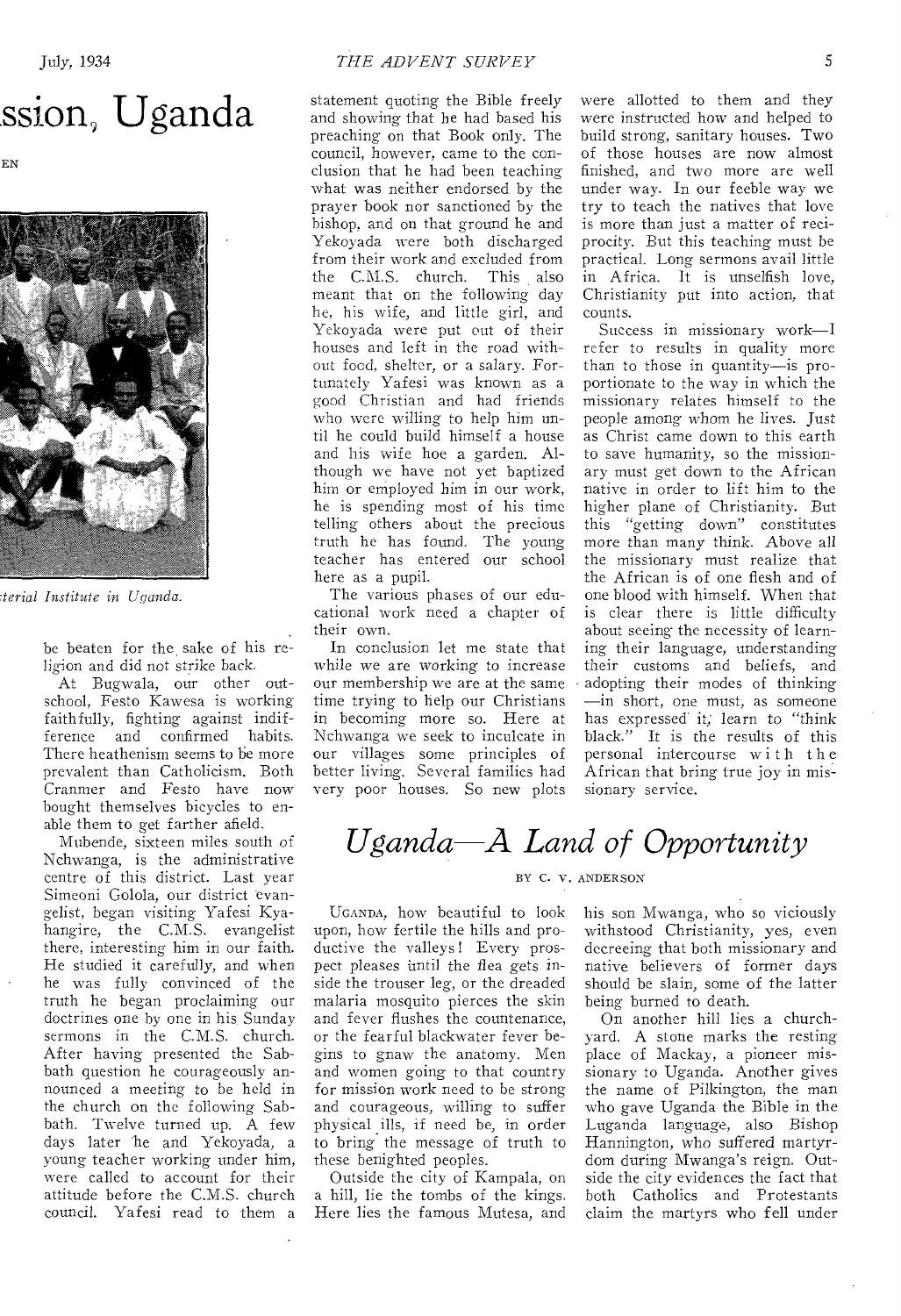| Name of Conference<br>or Mission                                                                                                                                                                                                        | Churches<br>ż.                                   | ក<br>ក<br>ote<br>tism<br>Vote<br>Ö.<br>å | postasy<br>-t                                                      | Death                                       | Ξ<br>Ö<br>ť<br>ż                                           | Present<br>lembershi<br>َ≏<br>Σ                           | vangelistic<br>Workers<br>Щ                      | Colporteurs                                                                           | Sabbath-<br>chools<br>$R_{\infty}$                 | Membership                                                        | Average<br>Attendance                                          |                                  | Tithe                                                                               | pita<br>$\sigma$<br>$\mathbf{r}$<br>÷.<br>g<br>Tithe      | Sabbath-School<br>Offerings                                                                  | Weekly<br>Offerings                      |
|-----------------------------------------------------------------------------------------------------------------------------------------------------------------------------------------------------------------------------------------|--------------------------------------------------|------------------------------------------|--------------------------------------------------------------------|---------------------------------------------|------------------------------------------------------------|-----------------------------------------------------------|--------------------------------------------------|---------------------------------------------------------------------------------------|----------------------------------------------------|-------------------------------------------------------------------|----------------------------------------------------------------|----------------------------------|-------------------------------------------------------------------------------------|-----------------------------------------------------------|----------------------------------------------------------------------------------------------|------------------------------------------|
|                                                                                                                                                                                                                                         | $\bf{2}$                                         | 3                                        | 4                                                                  | 5                                           | 6                                                          | $\overline{7}$                                            | 8                                                | 9                                                                                     | 10                                                 | 11                                                                | 12                                                             |                                  | 13                                                                                  | 14                                                        | 15                                                                                           | 16                                       |
| N. E. Division<br><b>Baltic Union</b><br><b>British</b><br><br>E.Nordic<br><br>Polish<br><br>W.Nordic"<br><br>Union Tls. 1st Qtr. 1934                                                                                                  | $\cdots$<br>105<br>76<br>93<br>147<br>128<br>549 | $\cdots$<br>43<br>111<br>20<br>59<br>242 | $\cdot$<br>37<br>25<br>46<br>124<br>40<br>272                      | $\cdots$<br>13<br>16<br>18<br>9<br>24<br>80 | $\cdots$<br>10<br>76<br>$-47$<br>$-130$<br>$-10$<br>$-121$ | <br>5.116<br>5.114<br>4.307<br>3.067<br>6,157<br>23,761   | 14<br>59<br>99<br>71<br>50<br>63<br>356          | $\cdots$<br>45<br>65<br>64<br>43<br>50<br>267                                         | $\cdots$<br>137<br>142<br>159<br>162<br>172<br>772 | . <b>.</b><br>5,440<br>5,095<br>4.013<br>3,695<br>5,669<br>23,912 | <br>4,107<br>3,875<br>3,127<br>2.607<br>4,563<br>18,279        | s.<br>А<br>s                     | <i></i><br>8,218.20<br>27,522.80<br>10.610.00<br>3,097.60<br>18,874.50<br>68,323.10 | .<br>0.12<br>0.42<br>0.19<br>0.07<br>0.24<br>0.22         | . <i>. .</i> <b>.</b><br>1,591.69<br>5,290.96<br>2,546.79<br>864.68<br>4.186.04<br>14,480.16 | <br><br><br><br>,,,,,,,,<br>5.88<br>5.88 |
| E. Afr'n Union Miss. 6<br>Ethiopian<br>$\cdots$<br>Gold Coast"<br>δ<br>$\bullet$<br>9<br>Nigerian<br>$\ddot{\phantom{a}}$<br>10<br>Sierra Leone<br>$\bullet$<br>11<br>Upper Nile<br>12<br>French Equa. Misn.<br>Mis's Tls. 4th Qtr 1933 | 30<br>6<br>6<br>3<br>56                          | 18<br>21<br>53                           | 22<br>$\cdots$<br>$\mathbf{1}$<br>11<br>$\cdots$<br>$\cdots$<br>25 | 12<br>$\ddotsc$<br>$\cdots$<br>19           | 9<br>17<br>-1<br>$-16$<br>6<br>$\cdots$<br>16              | 3,472<br>306<br>567<br>1,196<br>438<br>135<br>6<br>6 1 20 | 16<br>11<br>3<br>14<br>4<br>$\overline{2}$<br>57 | $\cdots$<br>$\cdots$<br>$\cdots$<br>$\cdots$<br>$\cdots$<br>$\cdots$<br>.<br>$\cdots$ | 137<br>18<br>36<br>83<br>23<br>15<br>313           | 8,042<br>468<br>1.732<br>5,839<br>t 069<br>266<br>19<br>17.435    | 8.356<br>420<br>1.397<br>4,858<br>1,015<br>224<br>43<br>16,313 | \$<br>s<br>S<br>s<br>8<br>Ŝ<br>翕 | 1,104.50<br>345.40<br>729.30<br>484.20<br>355 30<br>175.30<br><br>3,194.00          | 0.02<br>0.09<br>0.10<br>0.03<br>0.06<br>0.10<br>.<br>0,04 | 804.76<br>145.29<br>317 46<br>209.95<br>90 11<br>93.99<br>35,94<br>1,697 50                  | .<br><br><br>. <b>.</b><br><br><br><br>  |
| Grand Tis. 1st Qtr 1934                                                                                                                                                                                                                 | 605                                              | 295                                      | 307                                                                | 99                                          | $-105$                                                     | 29,881                                                    | 413                                              | 267                                                                                   | 1,085                                              | 41.347                                                            | 34,592                                                         | S                                | 71,517.10                                                                           | 0.18                                                      | 16,177.66                                                                                    | 5.88                                     |

Report of the Northern European Division

the cruel hand of the kings spoken of. The Protestants commemorate the event with a simple iron cross, the Catholics by a small chapel.

The teachings of these men of God and the blood of martyrs was a seed which bore fruit. Enlightenment has come so that this central Uganda country has practically a reading population, who are nominally Christian.

Surely this, together with the opening providences of God, makes Uganda, as far as our message of hope is concerned, "The Land of Opportunity" in East Africa.

Our work was begun just a few years ago, the native evangelists coming from our established work in Kenya and Tanganyika. Only one of this original group remains at present. However, others who are natives in the field have taken their places.

At present we have four missionary f amilies operating in Uganda, together with a fine group of native workers. Brother Toppenberg and family, the superintendent of the Upper Nile Union, is located at Kireka Mission, seven miles from Kampala. Brother Muderspach and family are also located here, Brother Muderspach being the director of the Central Mission.

A year ago Brother Rye Anderson located in the east province at Mbale, and is making heroic efforts to get the work started there. Brother Vagn Rasmussen has charge of the school and visits the surrounding groups of believers at Nchwanga. He has a group of ten selected boys in the training school, together with twenty-seven day school pupils. He Was encouraged recently in having five of the boys succeed in sitting for a grade C Government teachers' certificate. Two of the successful boys were accepted into a class of fifteen chosen from the whole country by the Government. The boys will attend the Government school at Kampala, entering upon a three years' course of study for a Grade A teachers' certificate. These boys will be given Bible instruction several times a week from our mission lying within easy reach.

God is leading the honest in heart to obey Him. A blind man was the first convert to the message in Uganda. I met him sitting in the shade of a shop in the village, offering the special delicacy of "roasted white ants" for sale.

Asha Mosoko was a Christian

and had received light on baptism. The bishop would not immerse him. Hence a friend of like conviction, and Asha, went to the river and immersed each other. They followed the light as best they could. Later the Sabbath truth came and he rejoiced in the truth of God.

The field missionary secretary's wife is not a Christian. She is untrue to him. She wickedly taunts him. But he smilingly plods along and leaves a trail of folk interested in our message in his wake.

My story is similar to the Hebrew writer who said that time did not permit him to write of the faith of Samuel, David, Jeremiah, Isaiah, etc. And literally these are the names of Christian men in Uganda. God is working in Uganda. More calls for help than they can answer are coming in. Oh ! work and pray and give that the Advent message may be victorious in this needy field.

## *Departmental Work in East Poland*

### BY B. K. PIATEK

THE Gospel of God's kingdom in all its power and glory finds here also its way into the remotest villages of East Poland.

### THE SABBATH-SCHOOL

What a blessing-filled institution is our Sabbath-school ! Here in the East Polish Conference it helps to win souls for Christ and to hold them in the faith. Very many souls are served by the Sabbath-school to the increase of the knowledge of the truth and an establishing in the same..

We have here fifty-eight Sab-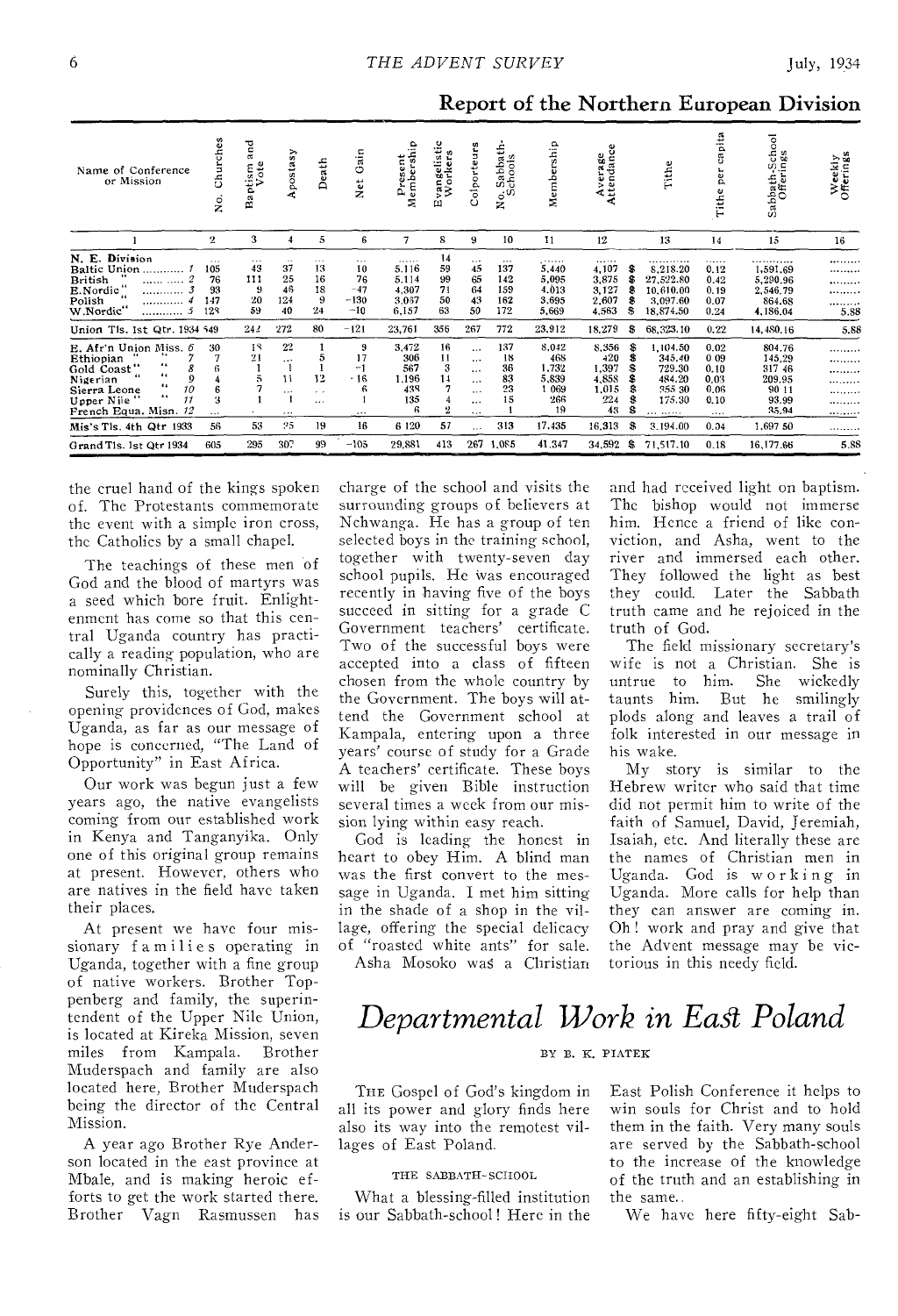| Harvest<br>Ingathering                                                     | Annual<br>Offering                                                   | Miscellaneous<br>Offerings                   | Week of<br>Sacrifice                                         | Young People's<br>Offerings                                          | Week<br>${\bf B}$                                                | Offerings<br>Total                                                                  | Offerings<br>capita<br>per<br>Total                          | $\frac{5}{6}$<br>Percentage<br>Offerings to<br>Tithe            | Total Contribu-<br>tions for Home<br>Missionary<br>Work | Contribu-<br>for Local<br>cch Work<br>Total Cor<br>tions for<br>Church | <b>Sales</b><br>Colporteur                                          |                                                                   |
|----------------------------------------------------------------------------|----------------------------------------------------------------------|----------------------------------------------|--------------------------------------------------------------|----------------------------------------------------------------------|------------------------------------------------------------------|-------------------------------------------------------------------------------------|--------------------------------------------------------------|-----------------------------------------------------------------|---------------------------------------------------------|------------------------------------------------------------------------|---------------------------------------------------------------------|-------------------------------------------------------------------|
| 17                                                                         | 18                                                                   | 19                                           | 20                                                           | 21                                                                   | 22                                                               | 23                                                                                  | 24                                                           | 25                                                              | 26                                                      | 27                                                                     | 28                                                                  |                                                                   |
| , <i>.</i> .<br>96.13<br>651.35<br>40.74<br>20.43<br>254.93                | <br>62.80<br>134.66<br>98.45<br>22.42<br>332.41                      | <br><br>4.14<br>7.30<br>5.63<br>27.71        | . <i>.</i><br>0.43<br>54.01<br>2,203.44<br>0.41<br>70.75     | <br>84,85<br>135.83<br>12.48<br>18.23<br>52.98                       | <br>264.80<br><br>167.95<br>10.10<br>66.90                       | .<br>2,100.70<br>6,270.95<br>5,077.15<br>941.90<br>4.997.60                         | <br>0.03<br>0.10<br>0.09<br>0.02<br>0.06                     | <br>25.6<br>22.3<br>47.9<br>30.4<br>26.5                        | <br>42.61<br>529.67<br>1,127.59<br>38,80<br>389.42      | <br>1,525.91<br>4.152.79<br>1,092.99<br>117.71<br>1.989.44             | <br>3,224.84<br>14,730.22<br>7.793.84<br>1,657,33<br>20,709.15      | <br>$\boldsymbol{\eta}$<br>$\frac{2}{3}$<br>$\boldsymbol{d}$<br>5 |
| 1.063.58                                                                   | 650.74                                                               | 44.78                                        | 2,329.04                                                     | 304.37                                                               | 509.75                                                           | 19,388.30                                                                           | 0.06                                                         | 28.4                                                            | 2.128.09                                                | 8,878.84                                                               | 48,115.38                                                           |                                                                   |
| 858.69<br>316.14<br>906.39<br>946.58<br>312.05<br>104.70<br><br>3 4 4 4.55 | 777.23<br>129.06<br><br>39.60<br>57.18<br>100.57<br>5.46<br>1,109.10 | <br><br><b>*********</b><br><br><br><br><br> | 13.92<br>13.31<br>.<br>10.92<br>43.46<br>24.84<br><br>106.45 | <br><b>.</b><br><br><br>*********<br><b>*********</b><br><b></b><br> | <br>1.52<br>.<br>3.18<br>5.80<br>3.85<br>. <b>. .</b> .<br>14.35 | 2,454.60<br>605.32<br>1,223.85<br>1,210.23<br>508 60<br>327.95<br>41.40<br>6.371.95 | 0.05<br>0.16<br>0.17<br>0.08<br>0.09<br>0.19<br>0.53<br>0.03 | 222.2<br>175.3<br>167.8<br>249.9<br>143.1<br>187.1<br><br>199.5 | <br><br><br><br><br><br><br>                            | . <b>.</b><br>. <b>. .</b> .<br><br>, , <i>.</i> .<br><br><br><br>     | 126.86<br>292.35<br>262.16<br>.<br><br>4.63<br>. <b>.</b><br>686.00 | 6<br>7<br>8<br>9<br>10<br>$\mathcal{I}$<br>12                     |
| 4,508.13                                                                   | 1,759.84                                                             | 44.78                                        | 2 435.49                                                     | 304.37                                                               | 524.10                                                           | 25,760.25                                                                           | 0.07                                                         | 36.0                                                            | 2,128.09                                                | 8.878.84                                                               | 48.801.38                                                           |                                                                   |

### for Quarter Ended March 31,1934

bath-schools, of which fifty village schools are entirely cut off from railway connections. At the end of 1933 we had 1,003 churchmembers and 1,290 Sabbath-school members. Many of the Sabbathschool members have a journey of from fifteen to twenty kilometres in order to come to school, nevertheless they show great interest in it. Their road to Sabbath-school often leads through water, but that does not deter them because they set a high value on the divine blessing they find in the Sabbathschool. A great joy was provided for us in the Sabbath-School Teachers' Training Course which we are following for the first time this year. It is proving a great help to the teachers. About thirty per cent of the Sabbath-school members can neither read nor write; nevertheless they take deep interest in the Sabbath-school, where they study with those who are able to read the lesson at home.

In the reported total of Sabbaths c h o o l members are included eighty-seven children who take part every Sabbath in the Sabbathschool. In the larger churches we have brass bands and orchestras of stringed instruments. The Sabbath-school is becoming a very definite soul-winning agency. Many have through it learned to know the truth and have made a covenant with the Lord. The Sabbathschool with us is not merely a means of educating our own members in the truth, but through the power of the Word lives are morally transformed. Education in the home and outside the home is distinguished from the education of those who know not the truth.

We have here in East Poland a good outlook for the future, and desire to elevate our Sabbathschools to a higher plane ; yet there is a desire in our hearts for more places of worship. In many places we assemble in private houses. We now use *missionary* maps in all our Sabbath-schools which show us every Sabbath the fields for which we are collecting gifts. That gives the members great joy. We are thankful for the institution of the Sabbath-school which has brought much blessing into our Christian lives. We are one with the Sabbath-school members in the whole world. The Lord bless our Sabbath-schools.

### OUR YOUNG PEOPLE'S DEPARTMENT

"Remember thy Creator in thy youth, before the evil days come." Eccles 12 :1. We are living to-day through a time of the greatest tension and conflict, which is working itself out in every department of human experience. In these present conditions is the rising generation entangled and in them it is consuming its youthful years. How necessary it is, therefore, for the younger generation to find a leadership that knows our presentday youth and can understand their needs.

During the past few years in

East Poland we have had a good growth in the young people's department. In 1932, when our conference was larger, we'had twenty societies. After the division of the conference we had only seventeen. At the end of the year 1933 we • had twenty-four societies and ten junior groups, with altogether 379 members, and we have a bright outlook for the future. Last year we introduced the Reading Course for the youth, also the Bible Year and the Morning Watch. We have also in many churches begun reading and writing schools, because many of our young people have never been to school. Lately we have organized the youth systematically into groups. Our young people took an active part in the spreading of literature during the Big Week and the Harvest Ingathering Campaign. In many districts the young people went out by wagon, with brass bands, thirty to forty kilometres, and were three to four days on the trip, in order to reach their goal. Many of our youth have unbelieving parents and suffer severe persecution, but notwithstanding they stand loyal in the truth. Many of them have to leave home, others are beaten, but no one can separate them from the banner of Christ.

There is one thing that we in East Poland lack, and that is a school where we can train young labourers for the work of God. We still live in hope that this may be brought about, and our youth be